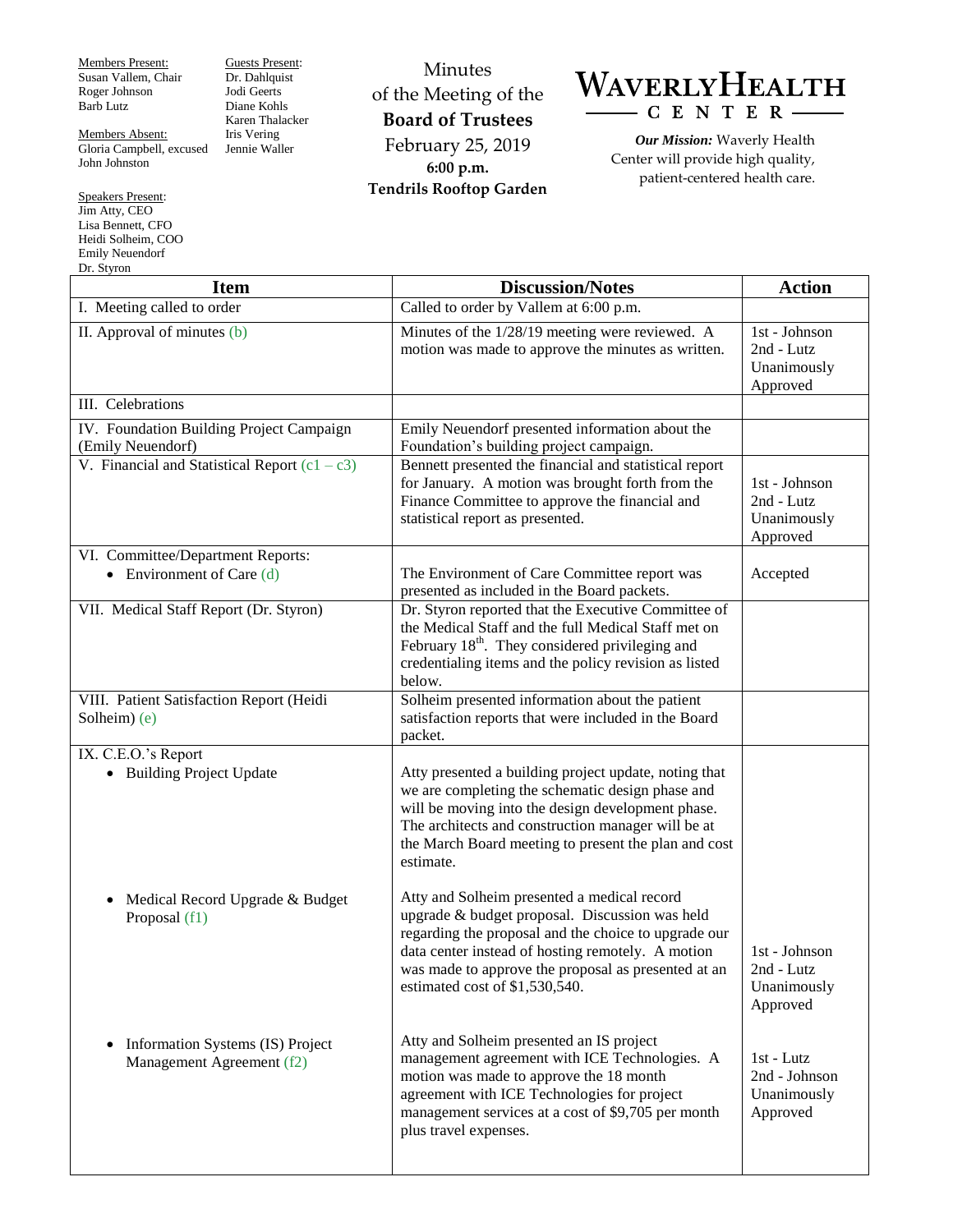| Help Desk Tier 1 Outsource Agreement<br>$\bullet$<br>(f3)                                                                                                                                                                                                                                                                                                                                                                                                                         | Atty and Solheim presented an agreement with ICE<br>Technologies for tier 1 help desk services.<br>Discussion was held regarding the costs and<br>efficiencies associated with our help desk options. A<br>motion was made to approve the one year agreement<br>for help desk tier 1 services as presented at a cost of<br>\$8.192.12 per month plus a one-time startup fee of<br>\$7,500. | 1st - Johnson<br>2nd - Lutz<br>Unanimously<br>Approved |
|-----------------------------------------------------------------------------------------------------------------------------------------------------------------------------------------------------------------------------------------------------------------------------------------------------------------------------------------------------------------------------------------------------------------------------------------------------------------------------------|--------------------------------------------------------------------------------------------------------------------------------------------------------------------------------------------------------------------------------------------------------------------------------------------------------------------------------------------------------------------------------------------|--------------------------------------------------------|
| X. Old Business                                                                                                                                                                                                                                                                                                                                                                                                                                                                   | None.                                                                                                                                                                                                                                                                                                                                                                                      |                                                        |
| XI. New Business<br>• Contracted Services Review (g)                                                                                                                                                                                                                                                                                                                                                                                                                              | Atty presented the list of sources of patient care<br>provided from outside of the health center as<br>included in the Board packets. The sources were<br>reviewed by the Medical Staff and approved by the<br>Executive Committee of the Medical Staff. A<br>motion was made to approve the resolutions as<br>presented.                                                                  | 1st - Lutz<br>2nd - Johnson<br>Unanimously<br>Approved |
| <b>Recommendations Regarding</b><br>$\bullet$<br>Provisional Status:<br>Colin DeFord, DO - Active, Family<br>Practice, WHC<br>· Michaelangelo Fuortes, MD -<br>Courtesy, Radiology, RCI<br>• J. Matthew Glascock, MD - Active,<br>General Surgery, WHC<br>• Scott Harring, MD - Courtesy,<br>Radiology, RCI<br>• Michael Hierl, MD - Consulting,<br>Radiology, RCI<br>• Jason Jampoler, CNOR - Active,<br>Surgical Assist-RN, WHC<br>· Barbara Weno, MD - Active, OB-<br>Gyn, WHC | Privileging items were presented as individually<br>listed at left. All files have been reviewed by the<br>Executive Committee of the Medical Staff. The<br>Executive Committee recommends approval. A<br>motion was made to approve all privileging items as<br>individually considered and recommended by the<br>Executive Committee of the Medical Staff.                               | 1st - Johnson<br>2nd - Lutz<br>Unanimously<br>Approved |
| Revised Policy & Procedure:<br>Restrictions to Use & Disclosure of<br>Protected Health Information (h1-2)                                                                                                                                                                                                                                                                                                                                                                         | The revised policy listed at left was presented for<br>review as included in the Board packets. The policy<br>has been reviewed by the Executive Committee of<br>the Medical Staff and is recommended for approval.<br>A motion was made to approve the policy as written.                                                                                                                 | 1st - Lutz<br>2nd - Johnson                            |
| Finance Committee (j)<br>$\bullet$                                                                                                                                                                                                                                                                                                                                                                                                                                                | Bennett reported that the Finance Committee met<br>prior to this meeting, minutes from the meeting will<br>be added to the Board packets.                                                                                                                                                                                                                                                  | Unanimously<br>Approved                                |
| Capital Requests (Lab ACL TOP 300<br>Coagulation Instrument) (j1 & j2)                                                                                                                                                                                                                                                                                                                                                                                                            | Bennett presented a budgeted capital request for an<br>ACL TOP 300 Coagulation Instrument at a cost not<br>to exceed \$30,000. The request is coming forward<br>for approval due to being over the budgeted amount.<br>A motion was brought forth from Finance<br>Committee to approve the capital request as<br>presented.                                                                | 1st - Lutz<br>2nd - Johnson<br>Unanimously<br>Approved |
| Capital Report (j3)<br>Cash Transfer Report (j4)<br>٠                                                                                                                                                                                                                                                                                                                                                                                                                             | Bennett presented the capital report and cash transfer<br>report as included in the Board packets.                                                                                                                                                                                                                                                                                         |                                                        |
| <b>Financial Assistance Requests</b><br>٠                                                                                                                                                                                                                                                                                                                                                                                                                                         | There were no applications for financial assistance.                                                                                                                                                                                                                                                                                                                                       |                                                        |
| Person Centered Care Update<br>٠                                                                                                                                                                                                                                                                                                                                                                                                                                                  | Solheim presented a person centered care report,<br>noting that we are monitoring the care act that is                                                                                                                                                                                                                                                                                     |                                                        |